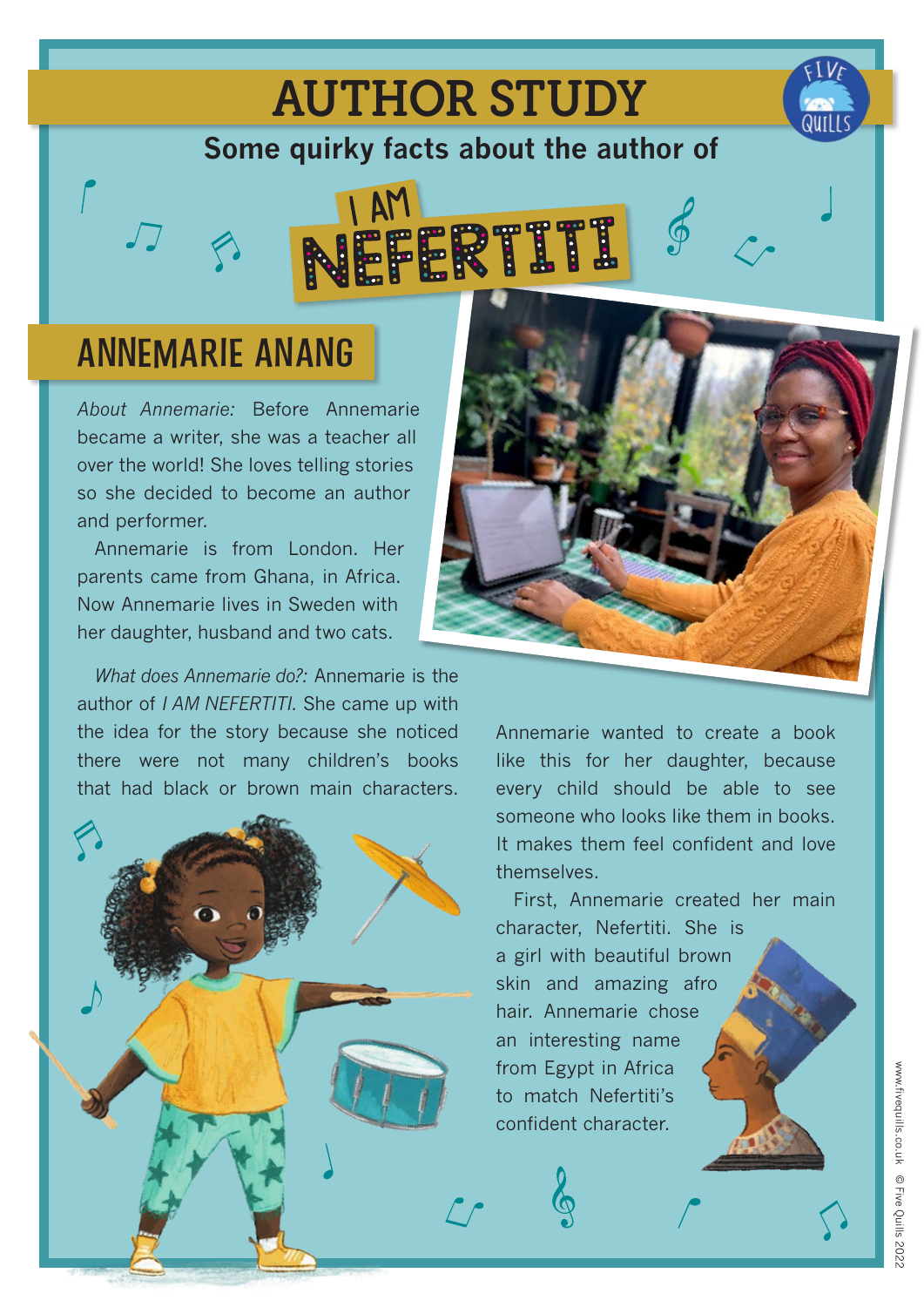

Annemarie plays in a band, so she decided that her character should play a fun instrument, too – the drums.

First, Annemarie jotted down some ideas for the characters and the story plot. She then wrote it out on the computer. She made sure it had a beginning, middle and end, and revised it to make it better.

Next, Annemarie filmed herself reading the story. When she watched the video, it gave her some ideas for how to improve the story even more!

Finally, she worked with the editor, who helped her to make the story even stronger, and matched it up with the illustrator, Natelle Quek.

solid like your great speech bubbles you supplied please. This will help draw the eye directly to the shrinking action.

Banal : " the risting Estes plucks the gittar « Suita plays recorder "Sam plays sitar? "Dele ukuleter FDev: day didgendos  $b$ chine Jes  $S$ con to San Cheer/and heat Dele I hope you don't mind but we've had a look and think this orange Dev  $W\circ l!r$ ,  $\frac{1}{\sqrt{2\pi}}$  is most it is it is starting that